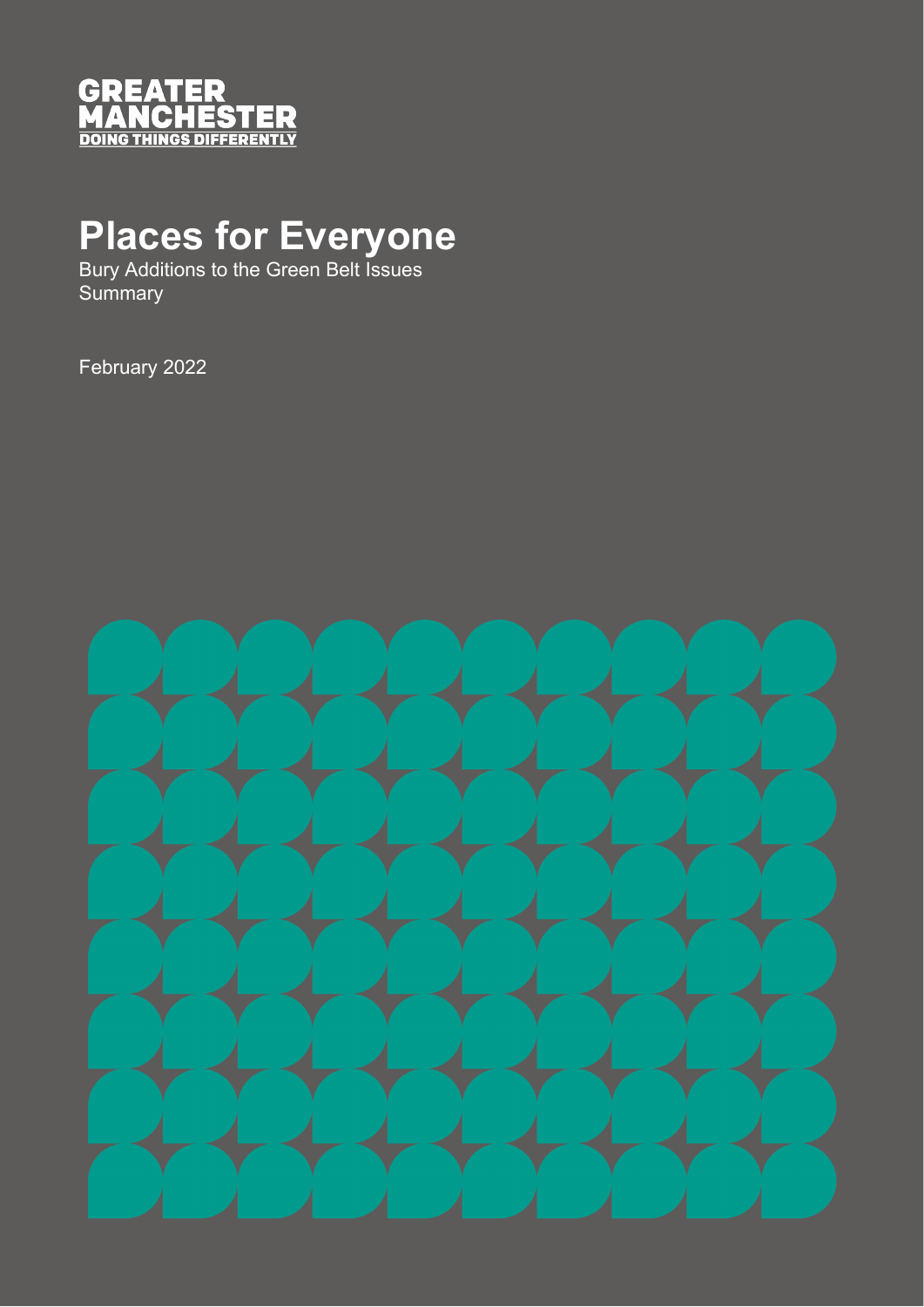## **Additions to the Green Belt (Bury)**

A summary of the issues raised in relation to the PfE 2021 Appendix **B** – Additions to the Green Belt in Bury and the relevant respondents to PfE 2021 is set out below

## **Additions to the Green Belt in Bury**

| Row            | Summary of issues raised to PfE2021                                            | Summary response to issues raised to PfE2021                                     | Respondent              |
|----------------|--------------------------------------------------------------------------------|----------------------------------------------------------------------------------|-------------------------|
|                |                                                                                |                                                                                  | name(s)                 |
|                |                                                                                |                                                                                  |                         |
| <b>GBABury</b> | Support the new Green Belt additions. Note that some parcels of new Green      | Support noted.                                                                   | Gary Cousin             |
|                | Belt have limited value to the public in terms of access.                      |                                                                                  | David Dutton            |
| <b>GBABury</b> |                                                                                |                                                                                  |                         |
|                |                                                                                |                                                                                  |                         |
| <b>GBABury</b> | Objections to the proposed inclusion of land within the Green Belt.            | No change considered necessary. The justification for the Green Belt             | Paul Speak              |
|                |                                                                                | additions proposed is provided in Appendix 3 of the Green Belt Topic Paper       | <b>Victoria Coucill</b> |
| <b>GBABury</b> |                                                                                | $[07.01.25]$ .                                                                   |                         |
| .2             |                                                                                |                                                                                  |                         |
| <b>GBABury</b> | Offset at Pigs Lea Brook is a tick box exercise. The area is not accessible to | No change considered necessary. No change considered necessary. The              | Daniel Obrien           |
|                | the public and no houses could be built on the land as it is slopes steeply.   | justification for the Green Belt additions proposed is provided in Appendix 3 of |                         |
| <b>GBABury</b> |                                                                                | the Green Belt Topic Paper [07.01.25].                                           |                         |
| .3             |                                                                                | The proposed inclusion GBA03 Pigs Lea Brook within the Green Belt is             |                         |
|                |                                                                                | justified within Appendix 3 (Justifications for proposed additions to the Green  |                         |
|                |                                                                                | Belt) of the Green Belt Topic Paper and Case for Exceptional Circumstances       |                         |
|                |                                                                                | to amend the Green Belt Boundary [07.01.26].                                     |                         |
| <b>GBABury</b> | Offset green belt should be accessible and not be in different areas to where  | No change considered necessary. No change considered necessary. The              | Daniel Obrien           |
|                | Green Belt is being lost so that residents can use the replacement Green Belt  | justification for the Green Belt additions proposed is provided in Appendix 3 of | Yates<br>Ann            |
| <b>GBABury</b> | areas.                                                                         | the Green Belt Topic Paper [07.01.25].                                           | John Edgington          |
|                |                                                                                | The fundamental aim of Green Belt policy is to prevent urban sprawl by           | Patricia Cooke          |
|                |                                                                                | keeping land permanently open. Green Belt serves five purposes (NPPF,            |                         |
|                |                                                                                | Paragraph 138), however none of these purposes necessitate the provision of      |                         |
|                |                                                                                | access to the land in the first instance. Once Green Belts have been defined,    |                         |
|                |                                                                                | local planning authorities can then plan positively to enhance their beneficial  |                         |
|                |                                                                                | use, such as looking for opportunities to provide access.                        |                         |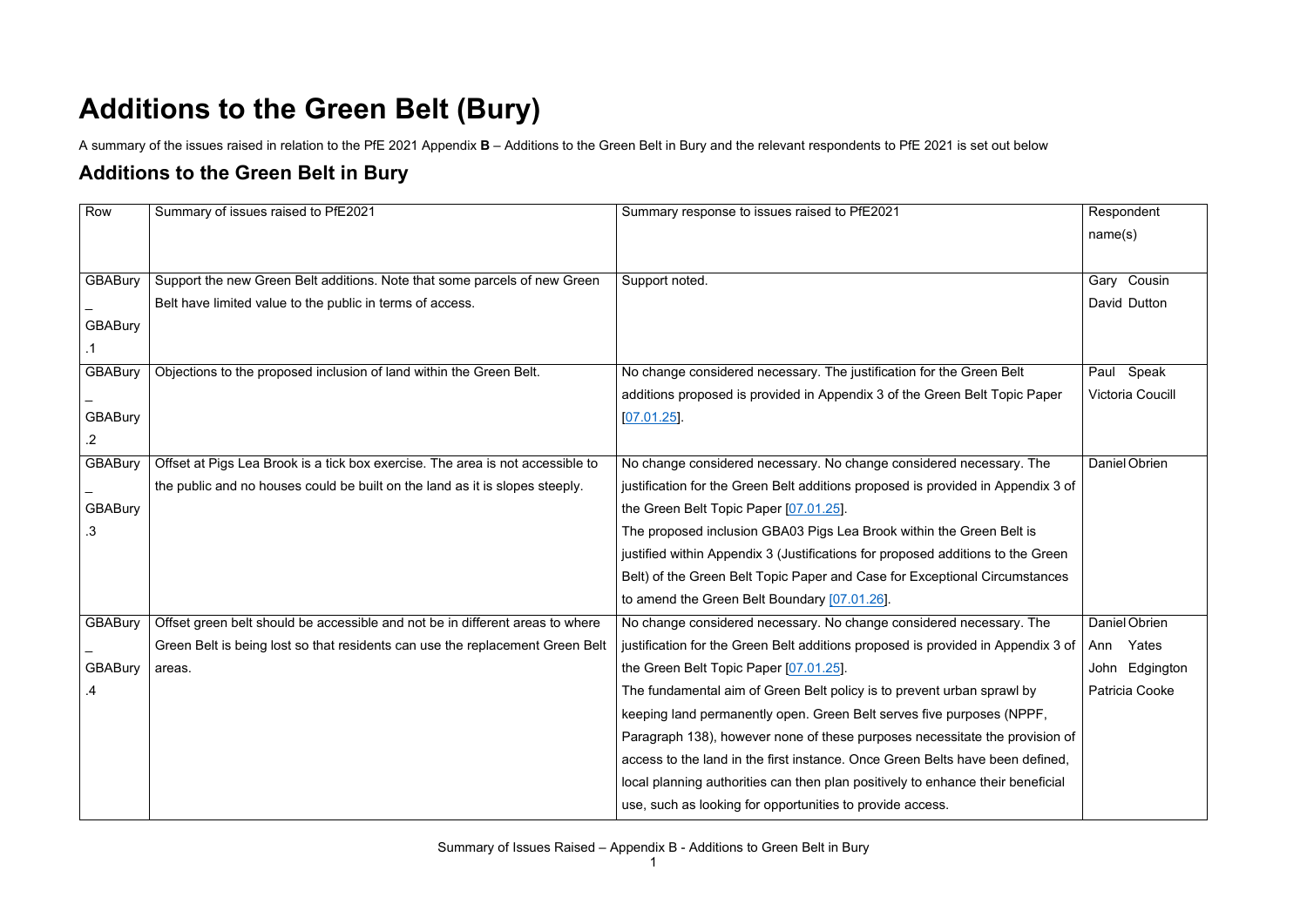| <b>GBABury</b> | Additions do not meet the requirements for protection as they could never be      | No change considered necessary. No change considered necessary. The               | Alan Bayfield          |
|----------------|-----------------------------------------------------------------------------------|-----------------------------------------------------------------------------------|------------------------|
|                | built on.                                                                         | justification for the Green Belt additions proposed is provided in Appendix 3 of  | Daniel Obrien          |
| <b>GBABury</b> |                                                                                   | the Green Belt Topic Paper [07.01.25].                                            |                        |
| 5              |                                                                                   |                                                                                   |                        |
| <b>GBABury</b> | Questions the point of designating Green Belt whilst simultaneously proposing     | No change considered necessary. The justification for the Green Belt              | Linda Field            |
| <b>GBABur</b>  | to build on Green Belt land.                                                      | additions proposed is provided in Appendix 3 of the Green Belt Topic Paper        |                        |
| y.6            |                                                                                   | $[07.01.25]$ .                                                                    |                        |
| <b>GBABury</b> | Offsetting the level of greenbelt is flawed and is an exercise to decimate by     | No change considered necessary. The justification for the Green Belt              | Please see             |
| <b>GBABur</b>  | reclassifying new green belt, so the net loss of greenbelt is perceived to be     | additions proposed is provided in Appendix 3 of the Green Belt Topic Paper        | Appendix               |
| y.7            | lower, but this is false as we are not comparing like with like. Claims that this | [07.01.25]                                                                        |                        |
|                | hides the real loss of Green Belt and the scale of Green Belt Additions in Bury   |                                                                                   |                        |
|                | is not sufficient compared to the scale of loss. Should leave the greenbelt       |                                                                                   |                        |
|                | boundaries unchanged and present the true loss of greenbelt land.                 |                                                                                   |                        |
| <b>GBABury</b> | The Plan should consider better use of brownfield sites and refresh existing      | No change considered necessary. The PfE Plan sets out a very clear                | <b>Paul Roebuck</b>    |
| <b>GBABur</b>  | housing stock instead of making changes to Green Belt boundaries.                 | preference of using previously developed (brownfield) land and vacant             | <b>Michael Hullock</b> |
| y.8            | Greenbelt release should be the final option, once ALL brownfield sites and       | buildings to meet development needs in line with NPPF. However, given the         | Janet Taylor           |
|                | town centers have been repurposed then, if and only if there remains a            | scale of development required to meet the objectives of the Plan, a limited       | Julie Halliwell        |
|                | shortage then land may be reassigned.                                             | amount of development is identified on land outside of the urban area on          |                        |
|                |                                                                                   | greenfield and/or Green Belt land.                                                |                        |
| <b>GBABury</b> | Two small isolated patches of additional Green Belt do not make up for the        | No change necessary. It is considered that there are exceptional                  | Ryan Beardwood         |
| <b>GBABur</b>  | loss of the large area at Elton Reservoir as biodiversity only prospers within a  | circumstances justifying the identification of new areas of Green Belt.           | Christopher            |
| y.9            | large area.                                                                       | The additions have not been identified as direct replacements, either in their    | Topping                |
|                |                                                                                   | extent or the use of the land identified, for the areas proposed for release      | <b>Mildred D'Amore</b> |
|                |                                                                                   | through allocation(s) in the Plan. There is not therefore intended to be a direct |                        |
|                |                                                                                   | correlation between the areas released from the Green Belt and those              |                        |
|                |                                                                                   | proposed as additions.                                                            |                        |
|                |                                                                                   | The justification for the Green Belt additions proposed is provided in Appendix   |                        |
|                |                                                                                   | 3 of the Green Belt Topic Paper [07.01.25].                                       |                        |
| <b>GBABury</b> | Use the small Green Belt additions for development and retain the larger area     | No change considered necessary. The justification for the Green Belt              | <b>Mildred D'Amore</b> |
| <b>GBABur</b>  | of Green Belt at Elton Reservoir.                                                 | additions proposed is provided in Appendix 3 of the Green Belt Topic Paper        |                        |
| y.10           |                                                                                   | [07.01.25]. The Green Belt sites that are proposed for development have           |                        |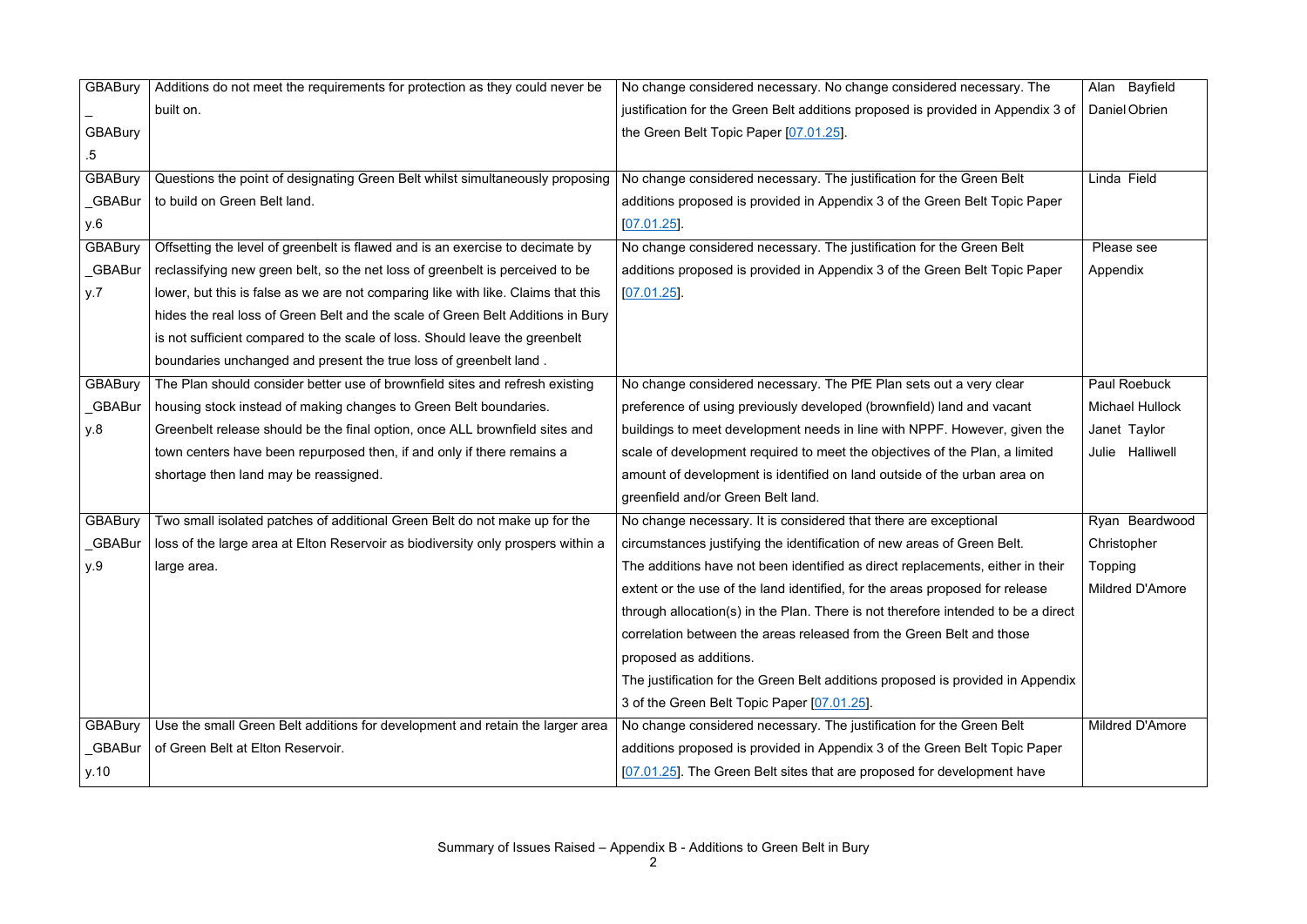|                |                                                                                 | been chosen following a robust site selection exercise - the methodology for  |                  |
|----------------|---------------------------------------------------------------------------------|-------------------------------------------------------------------------------|------------------|
|                |                                                                                 | which is set out in the Site Selection Background Paper [03.04.01].           |                  |
| <b>GBABury</b> | The Green Belt Additions could never be built on and could not meet the         | No change considered necessary. The justification for the Green Belt          | Please see       |
| <b>GBABur</b>  | purposes or definition of Green Belt Land as they are not located on the        | additions proposed is provided in Appendix 3 of the Green Belt Topic Paper    | Appendix         |
| y.11           | outskirts of towns so do not require protection nor meet the criteria for       | $[07.01.25]$ .                                                                |                  |
|                | protection.                                                                     |                                                                               |                  |
| <b>GBABury</b> | The PfE has not justified the exceptional circumstances and therefore is not in | No change considered necessary. The justification for the Green Belt          | Please see       |
| <b>GBABur</b>  | accordance with National Policy.                                                | additions proposed is provided in Appendix 3 of the Green Belt Topic Paper    | Appendix         |
| y.12           |                                                                                 | $[07.01.25]$ .                                                                |                  |
| <b>GBABury</b> | Requests for a specific assessment by a qualified independent party to check    | No change considered necessary. The justification for the Green Belt          | Culman<br>lan    |
| <b>GBABur</b>  | in a transparent manner if any of the sites will meet the purposes of Green     | additions proposed is provided in Appendix 3 of the Green Belt Topic Paper    |                  |
| y.13           | <b>Belt Protection.</b>                                                         | $[07.01.25]$ .                                                                |                  |
| <b>GBABury</b> | Objection to loss of fields and areas of beauty with diverse habitats           | No change necessary. The Green Belt sites that are proposed for               | Janet Taylor     |
| <b>GBABur</b>  |                                                                                 | development have been chosen following a robust site selection exercise -     |                  |
| y.14           |                                                                                 | the methodology for which is set out in the Site Selection Background Paper   |                  |
|                |                                                                                 | $[03.04.01]$ .                                                                |                  |
| <b>GBABury</b> | Objection to scale of Green Belt loss in the borough.                           | No change considered necessary. The PfE Plan sets out a very clear            | Janet Taylor     |
| <b>GBABur</b>  |                                                                                 | preference of using previously developed (brownfield) land and vacant         |                  |
| y.15           |                                                                                 | buildings to meet development needs in line with NPPF. However, given the     |                  |
|                |                                                                                 | scale of development required to meet the objectives of the Plan, a limited   |                  |
|                |                                                                                 | amount of development is identified on land outside of the urban area on      |                  |
|                |                                                                                 | greenfield and/or Green Belt land. The details of the employment land needs   |                  |
|                |                                                                                 | and supply can be found in the Employment Topic Paper [05.01.04], the         |                  |
|                |                                                                                 | details of the housing land needs and supply can be found in the Housing      |                  |
|                |                                                                                 | Topic Paper [06.01.03]. Further details in relation to the strategic case for |                  |
|                |                                                                                 | releasing Green Belt can be found in the Green Belt Topic Paper [07.01.25]    |                  |
|                |                                                                                 | The Green Belt sites that are proposed for development have been chosen       |                  |
|                |                                                                                 | following a robust site selection exercise – the methodology for which is set |                  |
|                |                                                                                 | out in the Site Selection Background Paper [03.04.01].                        |                  |
| <b>GBABury</b> | Questions how the Green Belt additions can be new if they have always been      | No change considered necessary. The justification for the Green Belt          | Bayfield<br>Alan |
| <b>GBABur</b>  | green spaces.                                                                   | additions proposed is provided in Appendix 3 of the Green Belt Topic Paper    |                  |
| y.16           |                                                                                 | [07.01.25]                                                                    |                  |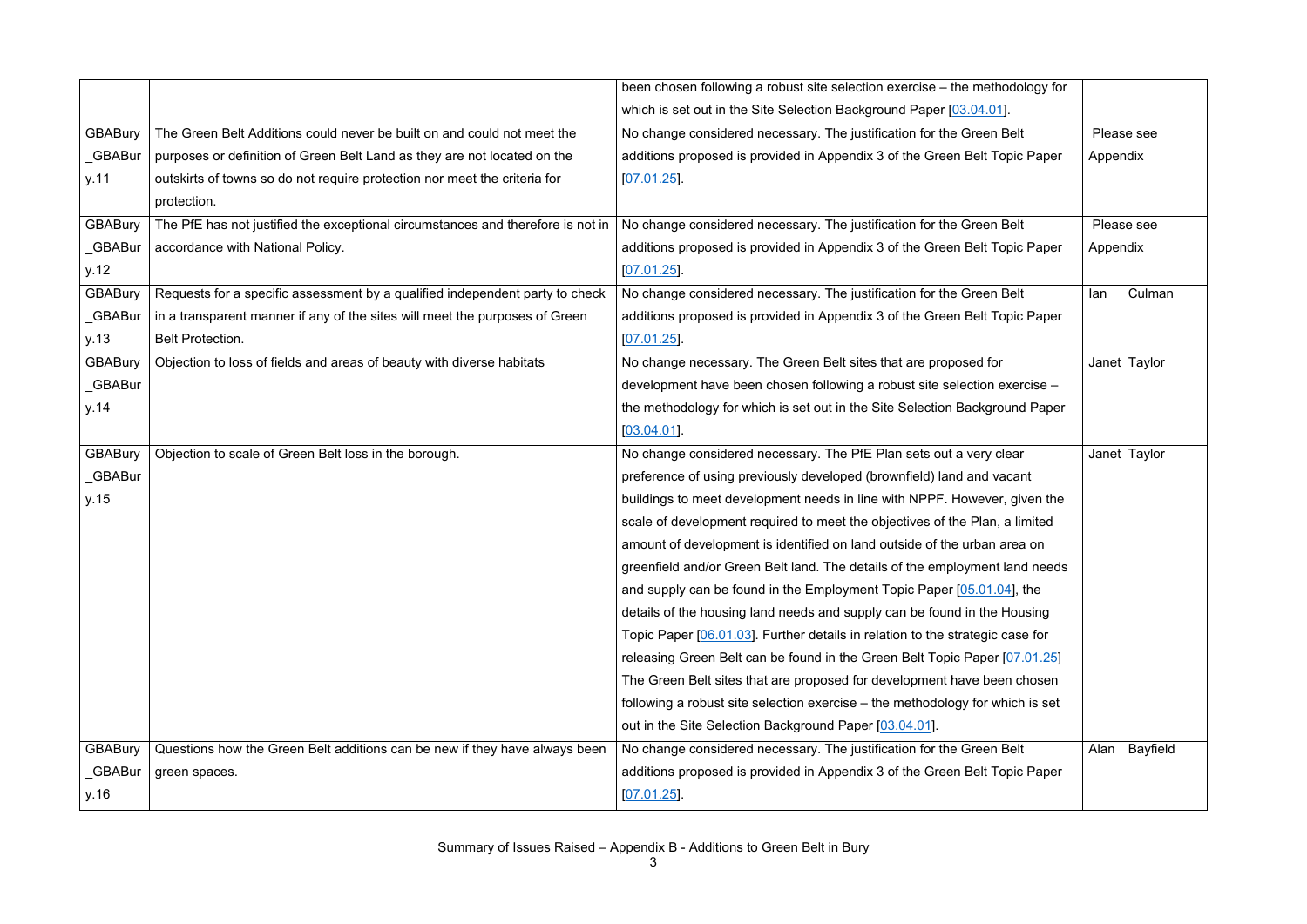| <b>GBABury</b> | Questions how Hollybank St in Radcliffe can be classififed as Green Belt if it | No change considered necessary. The justification for the Green Belt           | Alan Bayfield         |
|----------------|--------------------------------------------------------------------------------|--------------------------------------------------------------------------------|-----------------------|
| _GBABur        | is an old industrial area.                                                     | additions proposed is provided in Appendix 3 of the Green Belt Topic Paper     |                       |
| y.17           |                                                                                | $[07.01.25]$ .                                                                 |                       |
| <b>GBABury</b> | Adequate and natural Greenbelt already exists and does not need to be          | No change considered necessary. The justification for the Green Belt           | David McLaughlin      |
| <b>GBABur</b>  | added to.                                                                      | additions proposed is provided in Appendix 3 of the Green Belt Topic Paper     |                       |
| y.18           |                                                                                | $[07.01.25]$ .                                                                 |                       |
| <b>GBABury</b> | The land at the bottom of Milltown Street is prone to flooding.                | No change considered necessary. The justification for the Green Belt           | Nicola Barnes         |
| _GBABur        |                                                                                | additions proposed is provided in Appendix 3 of the Green Belt Topic Paper     |                       |
| y.19           |                                                                                | [07.01.25]                                                                     |                       |
| <b>GBABury</b> | New greenbelt at Hinds Lane is a disused tip with pollution concerns so is not | No change considered necessary. The justification for the Green Belt           | Sheila Tod            |
| _GBABur        | suitable.                                                                      | additions proposed is provided in Appendix 3 of the Green Belt Topic Paper     | Kate Tod              |
| y.20           |                                                                                | [07.01.25]                                                                     | Christopher           |
|                |                                                                                |                                                                                | <b>Topping</b>        |
| <b>GBABury</b> | Objection to principle of amending Green Belt Boundaries and Green Belt        | No change considered necessary. The justification for the Green Belt           | Please see            |
| _GBABur        | Loss                                                                           | additions proposed is provided in Appendix 3 of the Green Belt Topic Paper     | Appendix              |
| y.21           |                                                                                | $[07.01.25]$ .                                                                 |                       |
| <b>GBABury</b> | Adding to Green Belt is a good idea and will reduce the impact of climate      | Support noted.                                                                 | Deborah               |
| <b>GBABur</b>  | change and help to replace green space lost to flooding.                       |                                                                                | Johnson               |
| y.22           |                                                                                |                                                                                |                       |
| <b>GBABury</b> | Given the increased use of Springwater park during the pandemic, additional    | Support noted.                                                                 | Deborah               |
| <b>GBABur</b>  | green space will be a positive addition to the well being of residents both    |                                                                                | Johnson               |
| y.23           | sides of the proposed addition. It will also relieve the pressure on the       |                                                                                |                       |
|                | resources in Radcliffe, (Doctors, Libraries, Transport, Roads) given the in    |                                                                                |                       |
|                | excess of 450 homes likely to be built in the town.                            |                                                                                |                       |
| <b>GBABury</b> | GBA07 is the last piece of natural un-cluttered green land along the river     | Support noted.                                                                 | George Johnson        |
| _GBABur        | Irwell's edge before the river course through Radcliffe centre and beyond to   |                                                                                |                       |
| y.24           | Manchester. To make this a public open area and link it to Springwater park    |                                                                                |                       |
|                | will be a step in the right direction to provide a valuable area of open space |                                                                                |                       |
|                | for local people.                                                              |                                                                                |                       |
| <b>GBABury</b> | Suggest to include an area of land which is not covered by the Green Belt      | It is not considered appropriate to include this area of land within the Green | <b>Holcombe Grove</b> |
| _GBABur        | addition adjacent to Holcombe View due to its association with the proposed    | Belt.                                                                          | <b>Residents</b>      |
|                |                                                                                |                                                                                |                       |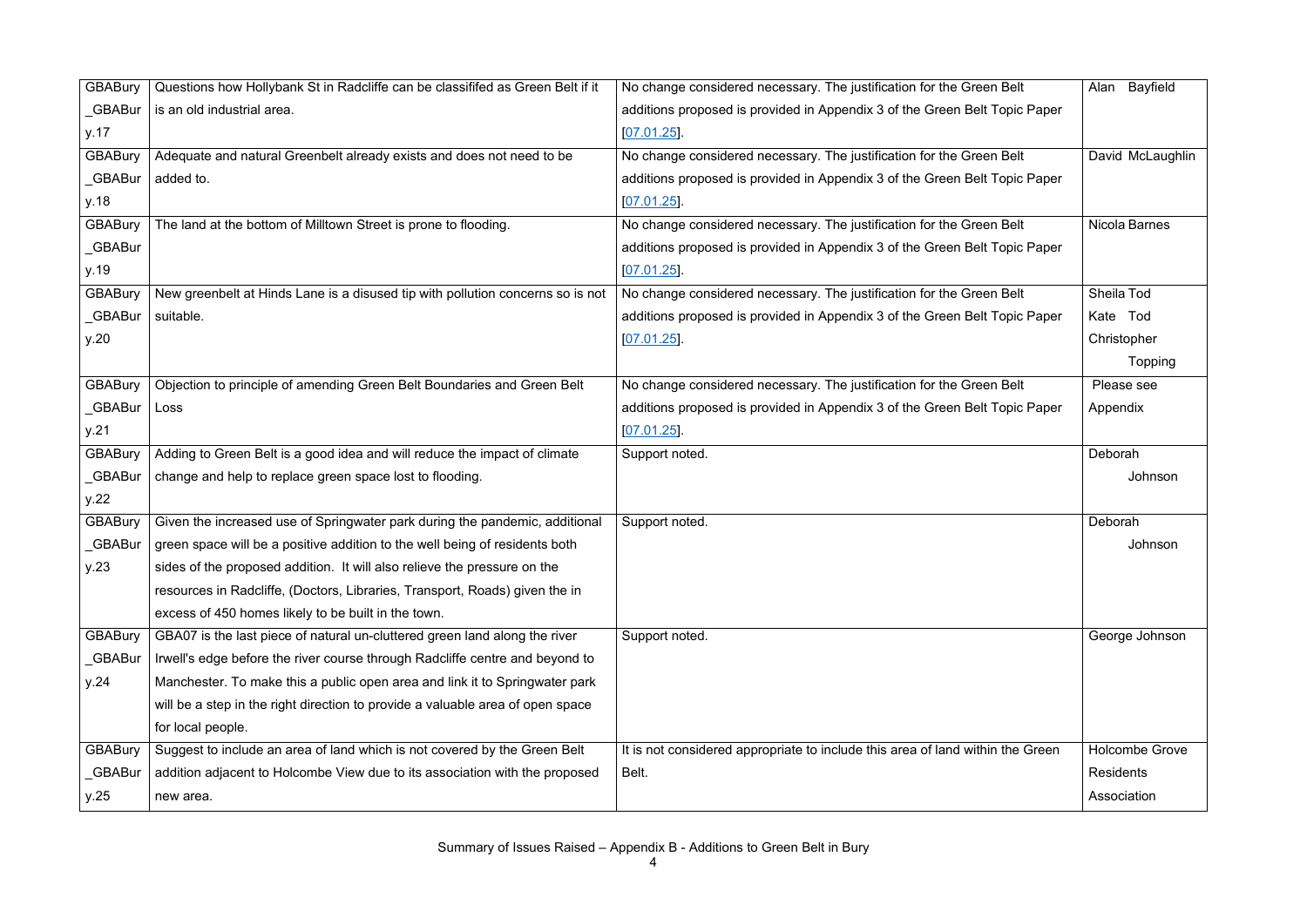| <b>GBABury</b> | Unethical that Landowner potentially affected by the Places for Everyone        | Bury Council has consulted in accordance with its Statement of Community      | Paul Speak              |
|----------------|---------------------------------------------------------------------------------|-------------------------------------------------------------------------------|-------------------------|
| <b>GBABur</b>  | GBA07 policy has never formally been contacted by the Greater Manchester        | Involvement.                                                                  | <b>Victoria Coucill</b> |
| y.26           | Authority regarding the intention to change the status of land.                 |                                                                               |                         |
| <b>GBABury</b> | The land will lose its development value and there is no option for             | No change considered necessary. The justification for the Green Belt          | Paul Speak              |
| <b>GBABur</b>  | compensation which is unacceptable.                                             | additions proposed is provided in Appendix 3 of the Green Belt Topic Paper    | <b>Victoria Coucill</b> |
| y.27           |                                                                                 | $[07.01.25]$ .                                                                |                         |
|                |                                                                                 | The site is already subject to adopted River Valley and Wildlife Links and    |                         |
|                |                                                                                 | Corridor policies which impose significant restrictions on the development of |                         |
|                |                                                                                 | this site.                                                                    |                         |
| <b>GBABury</b> | GBA07 is brownfield land and being developed would relieve the pressure to      | No change considered necessary. The justification for the Green Belt          | Paul Speak              |
| <b>GBABur</b>  | allocate existing Greenbelt land. Is unethical to switch the allocations.       | additions proposed is provided in Appendix 3 of the Green Belt Topic Paper    | <b>Victoria Coucill</b> |
| y.28           |                                                                                 | [07.01.25]                                                                    |                         |
| <b>GBABury</b> | Should protect the new Green Belt land from development as building on the      | The land proposed to be added to the Green Belt (GBA13) would be              | Gary Cousin             |
| <b>GBABur</b>  | Coppice Vale site would cause traffic issues.                                   | protected from development under Green Belt policy.                           |                         |
| y.29           |                                                                                 |                                                                               |                         |
| <b>GBABury</b> | Object to GBA07 and the proposed allocation as green belt.                      | No change considered necessary. The justification for the Green Belt          | Katie Dyson             |
| _GBABur        |                                                                                 | additions proposed is provided in Appendix 3 of the Green Belt Topic Paper    | Paul Cross              |
| y.30           |                                                                                 | $[07.01.25]$ .                                                                | <b>Cube Homes</b>       |
| <b>GBABury</b> | GBA07: Concern that a technical team to understand the quantum of               | No change considered necessary. The justification for the Green Belt          | Katie Dyson             |
| <b>GBABur</b>  | development that can be accommodated on the land off New Road, Radcliffe        | additions proposed is provided in Appendix 3 of the Green Belt Topic Paper    | <b>Cube Homes</b>       |
| y.31           | considered that c. 60 residential dwellings can be accommodated on the Site     | [07.01.25]                                                                    |                         |
|                | which would comprise a mix of 2, 3 and 4-bedroom houses for open market         |                                                                               |                         |
|                | sale, as well as a proportion of affordable homes. With the initial feasibility |                                                                               |                         |
|                | studies complete, the wider technical team have now been appointed and it is    |                                                                               |                         |
|                | intended for the design to evolve, alongside the formal pre-application         |                                                                               |                         |
|                | discussions with Bury Council, and for a full planning application to be        |                                                                               |                         |
|                | submitted within the next year.                                                 |                                                                               |                         |
| <b>GBABury</b> | The Site was assessed within Bury Councils Strategic Housing Land               | No change considered necessary. The justification for the Green Belt          | Katie Dyson             |
| _GBABur        | Availability Assessment Report (2020) (Site Reference HL/2287/00) and was       | additions proposed is provided in Appendix 3 of the Green Belt Topic Paper    | <b>Cube Homes</b>       |
| y.32           | considered to have 'Constrained Potential' with an anticipated capacity of 80   | $[07.01.25]$ .                                                                |                         |
|                | dwellings; however the evidence that is currently being prepared by the         |                                                                               |                         |
|                | technical team will demonstrate that the Site should be considered to have      |                                                                               |                         |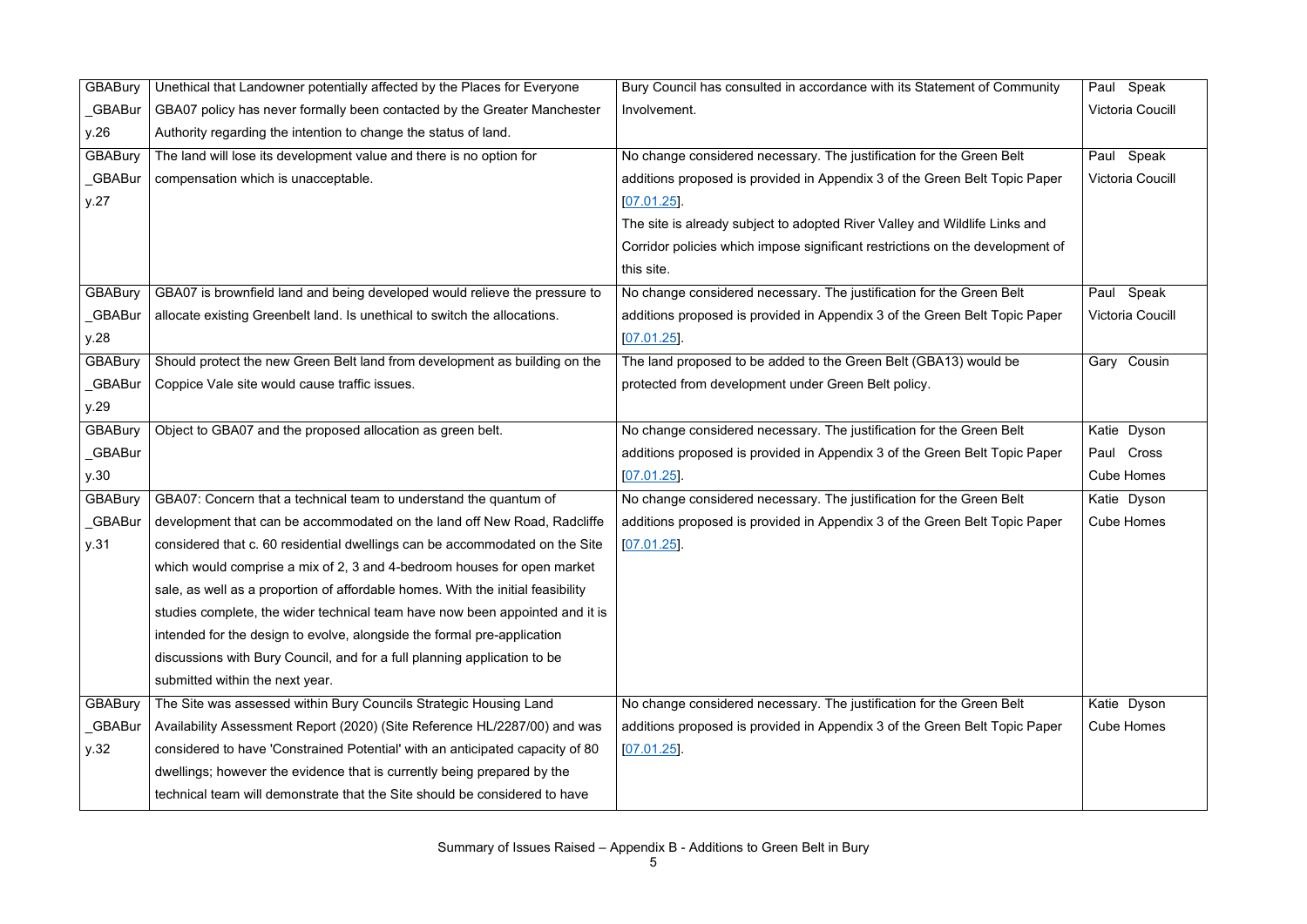|                | 'Unconstrained Potential' within the SHLAA. The proposed residential             |                                                                            |                   |
|----------------|----------------------------------------------------------------------------------|----------------------------------------------------------------------------|-------------------|
|                | development will therefore be able to contribute towards Bury Councils           |                                                                            |                   |
|                | objectively assessed housing needs. Therefore the PfE would be more              |                                                                            |                   |
|                | consistent with achieving sustainable development (one of the points noted in    |                                                                            |                   |
|                | the NPPF in respect of a plan being positively prepared), if the proposed        |                                                                            |                   |
|                | Green Belt Addition 7 (off New Road, Radcliffe) was removed.                     |                                                                            |                   |
| <b>GBABury</b> | GBA07 is not justified: Neither the existing landowner, nor Cube, wish for the   | No change considered necessary. The justification for the Green Belt       | Katie Dyson       |
| <b>GBABur</b>  | Site to be designated as Green Belt and an evidence base is currently being      | additions proposed is provided in Appendix 3 of the Green Belt Topic Paper | <b>Cube Homes</b> |
| y.33           | prepared to demonstrate the suitability of the Site for the proposed             | $[07.01.25]$ .                                                             |                   |
|                | development. It is therefore considered that the proposed Green Belt Addition    |                                                                            |                   |
|                | 7 (off New Road, Radcliffe) has not been based on an appropriate strategy,       |                                                                            |                   |
|                | nor based on proportionate evidence, given technical evidence is being           |                                                                            |                   |
|                | compiled to the contrary, further it is considered that reasonable alternatives  |                                                                            |                   |
|                | have not been taken into account.                                                |                                                                            |                   |
| <b>GBABury</b> | GBA07 is not effective: given the Site could potentially have planning           | No change considered necessary. The justification for the Green Belt       | Katie Dyson       |
| <b>GBABur</b>  | permission prior to the adoption of the PfE Plan, and the Green Belt Addition    | additions proposed is provided in Appendix 3 of the Green Belt Topic Paper | <b>Cube Homes</b> |
| y.34           | 7 therefore will not be deliverable over the PfE intended plan period            | $[07.01.25]$ .                                                             |                   |
| <b>GBABury</b> | GBA07 is inconsistent with Paragraph 139 of the NPPF given there are no          | No change considered necessary. The justification for the Green Belt       | Katie Dyson       |
| <b>GBABur</b>  | exceptional circumstances for the new Green Belt designation; in addition, the   | additions proposed is provided in Appendix 3 of the Green Belt Topic Paper | <b>Cube Homes</b> |
| y.35           | additional Green Belt land would disable the ability for a sustainable           | $[07.01.25]$ .                                                             |                   |
|                | residential development within Bury, which would contribute towards the          |                                                                            |                   |
|                | areas objectively assessed needs, and there are no major changes in              |                                                                            |                   |
|                | circumstances that have made the adoption of any exceptional circumstances       |                                                                            |                   |
|                | necessary                                                                        |                                                                            |                   |
| <b>GBABury</b> | GBA07 does not meet the 5 purposes of Green Belt; 1) The Site itself should      | No change considered necessary. The justification for the Green Belt       | Katie Dyson       |
| <b>GBABur</b>  | be characterised as 'urban' given its immediate surroundings; further it is the  | additions proposed is provided in Appendix 3 of the Green Belt Topic Paper | <b>Cube Homes</b> |
| y.36           | River Irwell which will check the unrestricted sprawl of the existing built-up   | $[07.01.25]$ .                                                             |                   |
|                | area, not the land off New Road itself. 2) The Site does not prevent any         |                                                                            |                   |
|                | neighbouring towns merging into one another. 3) The land beyond the River        |                                                                            |                   |
|                | Irwell, to the east, is already designated as Green Belt and therefore the River |                                                                            |                   |
|                | Irwell will act as the safeguarding measure to protect the countryside from      |                                                                            |                   |
|                | encroachment. 4) The Site is not located within the setting of a historic town   |                                                                            |                   |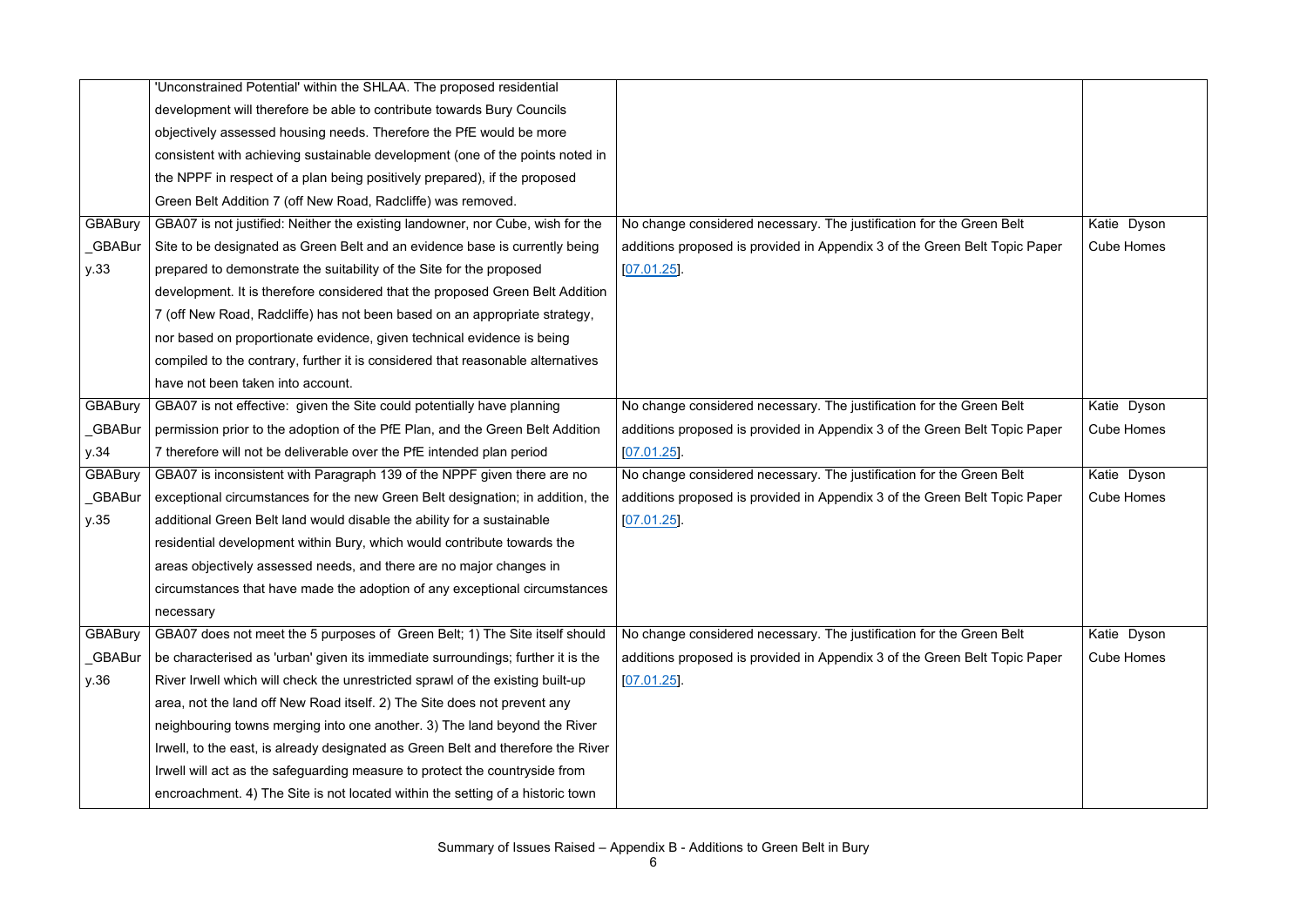|                | and therefore the Site does not meet this purpose of the Green Belt. 5) The           |                                                                            |              |
|----------------|---------------------------------------------------------------------------------------|----------------------------------------------------------------------------|--------------|
|                | Site is surrounded by urban uses, and designating it as green belt will not           |                                                                            |              |
|                | assist in urban regeneration by encouraging the recycling of derelict and other       |                                                                            |              |
|                | urban land.                                                                           |                                                                            |              |
| <b>GBABury</b> | GBA14: any additional protection and Green belt extension is welcomed.                | Support noted.                                                             | David Dutton |
| <b>GBABur</b>  |                                                                                       |                                                                            |              |
| y.37           |                                                                                       |                                                                            |              |
| <b>GBABury</b> | Whilst having no objection to the premise of swapping greenbelt, concern that         | No change considered necessary. The justification for the Green Belt       | David Dutton |
| <b>GBABur</b>  | adding this land to greenbelt does not deliver any significant greenbelt              | additions proposed is provided in Appendix 3 of the Green Belt Topic Paper |              |
| y.38           | benefits and contrasts with the greenbelt lost elsewhere, where the buffer            | $[07.01.25]$ .                                                             |              |
|                | between settlements is being severely eroded.                                         |                                                                            |              |
| <b>GBABury</b> | GBA10: There are no exceptional circumstances to include additional land              | No change considered necessary. The justification for the Green Belt       | Peel L&P     |
| <b>GBABur</b>  | into the Green Belt in accordance with the criteria of NPPF Paragraph 139: a)         | additions proposed is provided in Appendix 3 of the Green Belt Topic Paper | Investments  |
| y.39           | There are no additional characteristics of the site which mean it should be           | $[07.01.25]$ .                                                             | (North) Ltd  |
|                | permanently precluded from making a contribution to sustainable                       |                                                                            |              |
|                | development including to help meet development needs. b) The analysis                 |                                                                            |              |
|                | presents no evidence whatsoever of any change of circumstance that                    |                                                                            |              |
|                | warrants Green Belt protection c) To the extent that the site can contribute to       |                                                                            |              |
|                | meeting development needs in a sustainable way it can make a positive                 |                                                                            |              |
|                | contribution to sustainable development. d) the site does not contribute to the       |                                                                            |              |
|                | purposes of Green Belt to such an extent as to warrant addition to the Green          |                                                                            |              |
|                | Belt. e) The analysis merely lists objectives of NPPF without assessment of           |                                                                            |              |
|                | any specific (or exceptional) contributions the site would make to them. It fails     |                                                                            |              |
|                | to consider the economic, social and environmental dimensions of sustainable          |                                                                            |              |
|                | development                                                                           |                                                                            |              |
| <b>GBABury</b> | GBA10: the site does not perform any of the roles of the Green Belt                   | No change considered necessary. The justification for the Green Belt       | Peel L&P     |
| _GBABur        | sufficiently to justify its addition to Green Belt; 1) The site is effectively within | additions proposed is provided in Appendix 3 of the Green Belt Topic Paper | Investments  |
| y.40           | the existing built-up area of Ramsbottom. It is surrounded on all sides by built-     | $[07.01.25]$ .                                                             | (North) Ltd  |
|                | development and urbanising features within the settlement. The site does              |                                                                            |              |
|                | therefore not check the unrestricted sprawl of large built up areas. 2) The site      |                                                                            |              |
|                | plays no role in preventing neighbouring towns from merging 3) The site               |                                                                            |              |
|                | performs no purpose of preventing encroachment into the countryside to the            |                                                                            |              |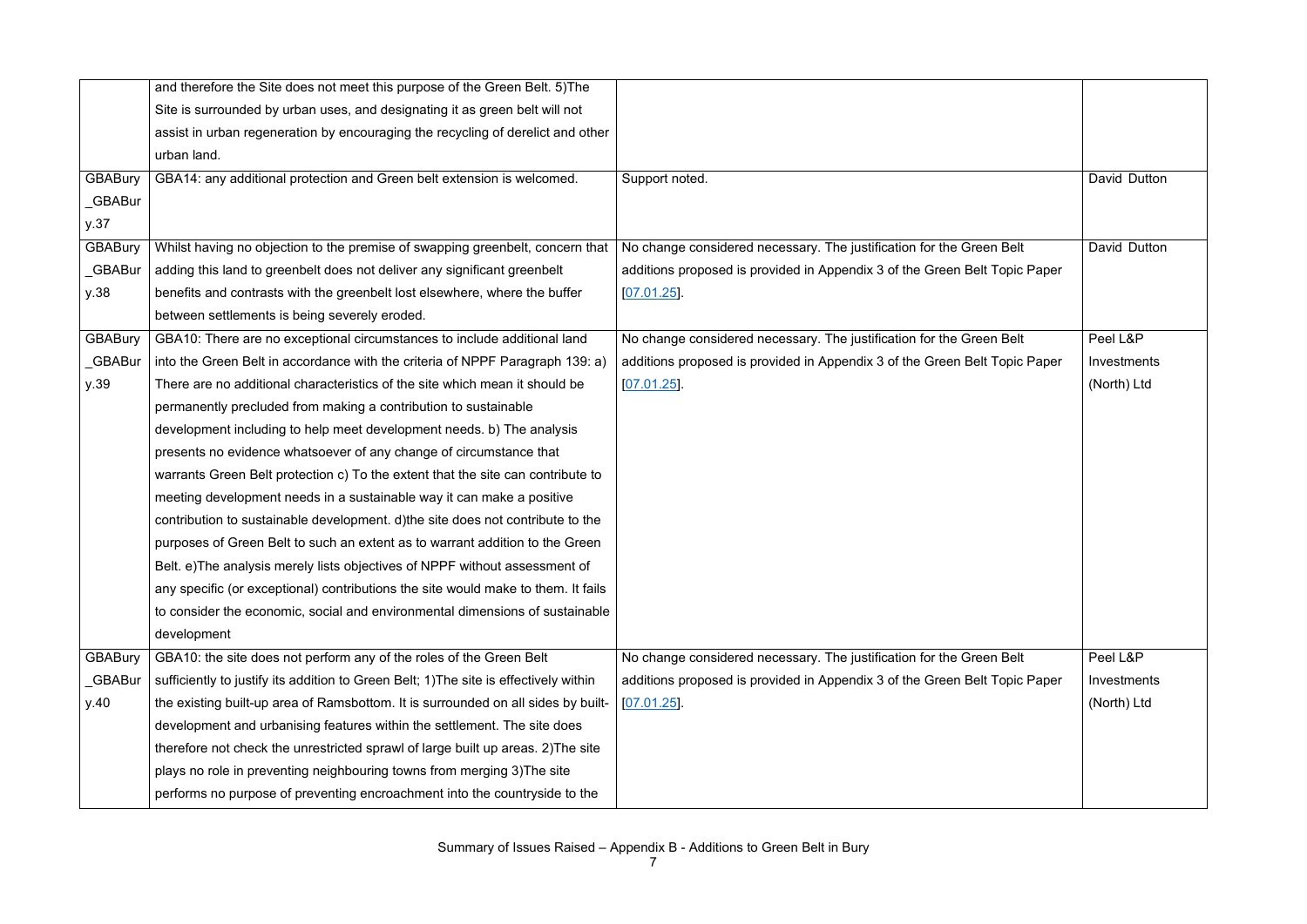| 4) The site performs no role in preserving the setting and special character of<br>the Ramsbottom Conservation Area. The setting and special character of the<br>Conservation Area could be protected by other policies, such as those<br>relating to design<br><b>GBABury</b><br>No change considered necessary. The justification for the Green Belt<br>Peel L&P<br>PfE misapplies national policy (in particular NPPF 2021, paragraph 139) and<br>_GBABur<br>relevant case law in seeking to justify additions to the Green Belt. If the<br>additions proposed is provided in Appendix 3 of the Green Belt Topic Paper<br>Investments<br>(North) Ltd<br>y.41<br>Inspector(s) agree, all of the proposed additions to the Green Belt should be<br>[07.01.25]<br>deleted and the analysis at Appendix 3 of the Green Belt Topic Paper can be<br>disregarded.<br><b>GBABury</b><br>Object to inclusion of GBA10, the allocation should be deleted.<br>No change considered necessary. The justification for the Green Belt<br>Peel L&P<br>_GBABur<br>additions proposed is provided in Appendix 3 of the Green Belt Topic Paper<br>Investments<br>y.42<br>$[07.01.25]$ .<br>(North) Ltd<br><b>GBABur</b><br>No change considered necessary. The justification for the Green Belt<br>GBA10: If the Inspector(s) agree there is a need to identify additional land to<br>Peel L&P<br><b>GBABury</b><br>meet identified housing needs the site could make a contribution to this need.<br>additions proposed is provided in Appendix 3 of the Green Belt Topic Paper<br>Investments<br>.43<br>[07.01.25]<br>(North) Ltd<br><b>GBABury</b><br>Peel L&P<br>GBA11: There are no exceptional circumstances to include additional land<br>No change considered necessary. The justification for the Green Belt<br><b>GBABur</b><br>into the Green Belt in accordance with the criteron of NPPF Paragraph 139:<br>additions proposed is provided in Appendix 3 of the Green Belt Topic Paper<br>Investments<br>a) There are no additional characteristics of the site which mean it should be<br>(North) Ltd<br>y.44<br>[07.01.25]<br>permanently precluded from making a contribution to sustainable<br>development including to help meet development needs b) The analysis<br>presents no evidence whatsoever of any change of circumstance that<br>warrants Green Belt protection. c) To the extent that the site can contribute to<br>meeting development needs in a sustainable way<br>it can make a positive contribution to sustainable development d) The analysis<br>accepts that the proposal would have no impact on the strategic policies of<br>other districts e) The analysis merely lists objectives of NPPF without<br>assessment of any specific (or exceptional) contributions the site would make<br>to them. It fails to consider the economic, social and environmental<br>dimensions of sustainable development | east given the presence of existing urban features to the east of the site. |  |
|--------------------------------------------------------------------------------------------------------------------------------------------------------------------------------------------------------------------------------------------------------------------------------------------------------------------------------------------------------------------------------------------------------------------------------------------------------------------------------------------------------------------------------------------------------------------------------------------------------------------------------------------------------------------------------------------------------------------------------------------------------------------------------------------------------------------------------------------------------------------------------------------------------------------------------------------------------------------------------------------------------------------------------------------------------------------------------------------------------------------------------------------------------------------------------------------------------------------------------------------------------------------------------------------------------------------------------------------------------------------------------------------------------------------------------------------------------------------------------------------------------------------------------------------------------------------------------------------------------------------------------------------------------------------------------------------------------------------------------------------------------------------------------------------------------------------------------------------------------------------------------------------------------------------------------------------------------------------------------------------------------------------------------------------------------------------------------------------------------------------------------------------------------------------------------------------------------------------------------------------------------------------------------------------------------------------------------------------------------------------------------------------------------------------------------------------------------------------------------------------------------------------------------------------------------------------------------------------------------------------------------------------------------------------------------------------------------------------------------------------------------------------------------------------------------------------------------------------------------------------------------------------------------------------------------|-----------------------------------------------------------------------------|--|
|                                                                                                                                                                                                                                                                                                                                                                                                                                                                                                                                                                                                                                                                                                                                                                                                                                                                                                                                                                                                                                                                                                                                                                                                                                                                                                                                                                                                                                                                                                                                                                                                                                                                                                                                                                                                                                                                                                                                                                                                                                                                                                                                                                                                                                                                                                                                                                                                                                                                                                                                                                                                                                                                                                                                                                                                                                                                                                                                |                                                                             |  |
|                                                                                                                                                                                                                                                                                                                                                                                                                                                                                                                                                                                                                                                                                                                                                                                                                                                                                                                                                                                                                                                                                                                                                                                                                                                                                                                                                                                                                                                                                                                                                                                                                                                                                                                                                                                                                                                                                                                                                                                                                                                                                                                                                                                                                                                                                                                                                                                                                                                                                                                                                                                                                                                                                                                                                                                                                                                                                                                                |                                                                             |  |
|                                                                                                                                                                                                                                                                                                                                                                                                                                                                                                                                                                                                                                                                                                                                                                                                                                                                                                                                                                                                                                                                                                                                                                                                                                                                                                                                                                                                                                                                                                                                                                                                                                                                                                                                                                                                                                                                                                                                                                                                                                                                                                                                                                                                                                                                                                                                                                                                                                                                                                                                                                                                                                                                                                                                                                                                                                                                                                                                |                                                                             |  |
|                                                                                                                                                                                                                                                                                                                                                                                                                                                                                                                                                                                                                                                                                                                                                                                                                                                                                                                                                                                                                                                                                                                                                                                                                                                                                                                                                                                                                                                                                                                                                                                                                                                                                                                                                                                                                                                                                                                                                                                                                                                                                                                                                                                                                                                                                                                                                                                                                                                                                                                                                                                                                                                                                                                                                                                                                                                                                                                                |                                                                             |  |
|                                                                                                                                                                                                                                                                                                                                                                                                                                                                                                                                                                                                                                                                                                                                                                                                                                                                                                                                                                                                                                                                                                                                                                                                                                                                                                                                                                                                                                                                                                                                                                                                                                                                                                                                                                                                                                                                                                                                                                                                                                                                                                                                                                                                                                                                                                                                                                                                                                                                                                                                                                                                                                                                                                                                                                                                                                                                                                                                |                                                                             |  |
|                                                                                                                                                                                                                                                                                                                                                                                                                                                                                                                                                                                                                                                                                                                                                                                                                                                                                                                                                                                                                                                                                                                                                                                                                                                                                                                                                                                                                                                                                                                                                                                                                                                                                                                                                                                                                                                                                                                                                                                                                                                                                                                                                                                                                                                                                                                                                                                                                                                                                                                                                                                                                                                                                                                                                                                                                                                                                                                                |                                                                             |  |
|                                                                                                                                                                                                                                                                                                                                                                                                                                                                                                                                                                                                                                                                                                                                                                                                                                                                                                                                                                                                                                                                                                                                                                                                                                                                                                                                                                                                                                                                                                                                                                                                                                                                                                                                                                                                                                                                                                                                                                                                                                                                                                                                                                                                                                                                                                                                                                                                                                                                                                                                                                                                                                                                                                                                                                                                                                                                                                                                |                                                                             |  |
|                                                                                                                                                                                                                                                                                                                                                                                                                                                                                                                                                                                                                                                                                                                                                                                                                                                                                                                                                                                                                                                                                                                                                                                                                                                                                                                                                                                                                                                                                                                                                                                                                                                                                                                                                                                                                                                                                                                                                                                                                                                                                                                                                                                                                                                                                                                                                                                                                                                                                                                                                                                                                                                                                                                                                                                                                                                                                                                                |                                                                             |  |
|                                                                                                                                                                                                                                                                                                                                                                                                                                                                                                                                                                                                                                                                                                                                                                                                                                                                                                                                                                                                                                                                                                                                                                                                                                                                                                                                                                                                                                                                                                                                                                                                                                                                                                                                                                                                                                                                                                                                                                                                                                                                                                                                                                                                                                                                                                                                                                                                                                                                                                                                                                                                                                                                                                                                                                                                                                                                                                                                |                                                                             |  |
|                                                                                                                                                                                                                                                                                                                                                                                                                                                                                                                                                                                                                                                                                                                                                                                                                                                                                                                                                                                                                                                                                                                                                                                                                                                                                                                                                                                                                                                                                                                                                                                                                                                                                                                                                                                                                                                                                                                                                                                                                                                                                                                                                                                                                                                                                                                                                                                                                                                                                                                                                                                                                                                                                                                                                                                                                                                                                                                                |                                                                             |  |
|                                                                                                                                                                                                                                                                                                                                                                                                                                                                                                                                                                                                                                                                                                                                                                                                                                                                                                                                                                                                                                                                                                                                                                                                                                                                                                                                                                                                                                                                                                                                                                                                                                                                                                                                                                                                                                                                                                                                                                                                                                                                                                                                                                                                                                                                                                                                                                                                                                                                                                                                                                                                                                                                                                                                                                                                                                                                                                                                |                                                                             |  |
|                                                                                                                                                                                                                                                                                                                                                                                                                                                                                                                                                                                                                                                                                                                                                                                                                                                                                                                                                                                                                                                                                                                                                                                                                                                                                                                                                                                                                                                                                                                                                                                                                                                                                                                                                                                                                                                                                                                                                                                                                                                                                                                                                                                                                                                                                                                                                                                                                                                                                                                                                                                                                                                                                                                                                                                                                                                                                                                                |                                                                             |  |
|                                                                                                                                                                                                                                                                                                                                                                                                                                                                                                                                                                                                                                                                                                                                                                                                                                                                                                                                                                                                                                                                                                                                                                                                                                                                                                                                                                                                                                                                                                                                                                                                                                                                                                                                                                                                                                                                                                                                                                                                                                                                                                                                                                                                                                                                                                                                                                                                                                                                                                                                                                                                                                                                                                                                                                                                                                                                                                                                |                                                                             |  |
|                                                                                                                                                                                                                                                                                                                                                                                                                                                                                                                                                                                                                                                                                                                                                                                                                                                                                                                                                                                                                                                                                                                                                                                                                                                                                                                                                                                                                                                                                                                                                                                                                                                                                                                                                                                                                                                                                                                                                                                                                                                                                                                                                                                                                                                                                                                                                                                                                                                                                                                                                                                                                                                                                                                                                                                                                                                                                                                                |                                                                             |  |
|                                                                                                                                                                                                                                                                                                                                                                                                                                                                                                                                                                                                                                                                                                                                                                                                                                                                                                                                                                                                                                                                                                                                                                                                                                                                                                                                                                                                                                                                                                                                                                                                                                                                                                                                                                                                                                                                                                                                                                                                                                                                                                                                                                                                                                                                                                                                                                                                                                                                                                                                                                                                                                                                                                                                                                                                                                                                                                                                |                                                                             |  |
|                                                                                                                                                                                                                                                                                                                                                                                                                                                                                                                                                                                                                                                                                                                                                                                                                                                                                                                                                                                                                                                                                                                                                                                                                                                                                                                                                                                                                                                                                                                                                                                                                                                                                                                                                                                                                                                                                                                                                                                                                                                                                                                                                                                                                                                                                                                                                                                                                                                                                                                                                                                                                                                                                                                                                                                                                                                                                                                                |                                                                             |  |
|                                                                                                                                                                                                                                                                                                                                                                                                                                                                                                                                                                                                                                                                                                                                                                                                                                                                                                                                                                                                                                                                                                                                                                                                                                                                                                                                                                                                                                                                                                                                                                                                                                                                                                                                                                                                                                                                                                                                                                                                                                                                                                                                                                                                                                                                                                                                                                                                                                                                                                                                                                                                                                                                                                                                                                                                                                                                                                                                |                                                                             |  |
|                                                                                                                                                                                                                                                                                                                                                                                                                                                                                                                                                                                                                                                                                                                                                                                                                                                                                                                                                                                                                                                                                                                                                                                                                                                                                                                                                                                                                                                                                                                                                                                                                                                                                                                                                                                                                                                                                                                                                                                                                                                                                                                                                                                                                                                                                                                                                                                                                                                                                                                                                                                                                                                                                                                                                                                                                                                                                                                                |                                                                             |  |
|                                                                                                                                                                                                                                                                                                                                                                                                                                                                                                                                                                                                                                                                                                                                                                                                                                                                                                                                                                                                                                                                                                                                                                                                                                                                                                                                                                                                                                                                                                                                                                                                                                                                                                                                                                                                                                                                                                                                                                                                                                                                                                                                                                                                                                                                                                                                                                                                                                                                                                                                                                                                                                                                                                                                                                                                                                                                                                                                |                                                                             |  |
|                                                                                                                                                                                                                                                                                                                                                                                                                                                                                                                                                                                                                                                                                                                                                                                                                                                                                                                                                                                                                                                                                                                                                                                                                                                                                                                                                                                                                                                                                                                                                                                                                                                                                                                                                                                                                                                                                                                                                                                                                                                                                                                                                                                                                                                                                                                                                                                                                                                                                                                                                                                                                                                                                                                                                                                                                                                                                                                                |                                                                             |  |
|                                                                                                                                                                                                                                                                                                                                                                                                                                                                                                                                                                                                                                                                                                                                                                                                                                                                                                                                                                                                                                                                                                                                                                                                                                                                                                                                                                                                                                                                                                                                                                                                                                                                                                                                                                                                                                                                                                                                                                                                                                                                                                                                                                                                                                                                                                                                                                                                                                                                                                                                                                                                                                                                                                                                                                                                                                                                                                                                |                                                                             |  |
|                                                                                                                                                                                                                                                                                                                                                                                                                                                                                                                                                                                                                                                                                                                                                                                                                                                                                                                                                                                                                                                                                                                                                                                                                                                                                                                                                                                                                                                                                                                                                                                                                                                                                                                                                                                                                                                                                                                                                                                                                                                                                                                                                                                                                                                                                                                                                                                                                                                                                                                                                                                                                                                                                                                                                                                                                                                                                                                                |                                                                             |  |
|                                                                                                                                                                                                                                                                                                                                                                                                                                                                                                                                                                                                                                                                                                                                                                                                                                                                                                                                                                                                                                                                                                                                                                                                                                                                                                                                                                                                                                                                                                                                                                                                                                                                                                                                                                                                                                                                                                                                                                                                                                                                                                                                                                                                                                                                                                                                                                                                                                                                                                                                                                                                                                                                                                                                                                                                                                                                                                                                |                                                                             |  |
|                                                                                                                                                                                                                                                                                                                                                                                                                                                                                                                                                                                                                                                                                                                                                                                                                                                                                                                                                                                                                                                                                                                                                                                                                                                                                                                                                                                                                                                                                                                                                                                                                                                                                                                                                                                                                                                                                                                                                                                                                                                                                                                                                                                                                                                                                                                                                                                                                                                                                                                                                                                                                                                                                                                                                                                                                                                                                                                                |                                                                             |  |
|                                                                                                                                                                                                                                                                                                                                                                                                                                                                                                                                                                                                                                                                                                                                                                                                                                                                                                                                                                                                                                                                                                                                                                                                                                                                                                                                                                                                                                                                                                                                                                                                                                                                                                                                                                                                                                                                                                                                                                                                                                                                                                                                                                                                                                                                                                                                                                                                                                                                                                                                                                                                                                                                                                                                                                                                                                                                                                                                |                                                                             |  |
|                                                                                                                                                                                                                                                                                                                                                                                                                                                                                                                                                                                                                                                                                                                                                                                                                                                                                                                                                                                                                                                                                                                                                                                                                                                                                                                                                                                                                                                                                                                                                                                                                                                                                                                                                                                                                                                                                                                                                                                                                                                                                                                                                                                                                                                                                                                                                                                                                                                                                                                                                                                                                                                                                                                                                                                                                                                                                                                                |                                                                             |  |
|                                                                                                                                                                                                                                                                                                                                                                                                                                                                                                                                                                                                                                                                                                                                                                                                                                                                                                                                                                                                                                                                                                                                                                                                                                                                                                                                                                                                                                                                                                                                                                                                                                                                                                                                                                                                                                                                                                                                                                                                                                                                                                                                                                                                                                                                                                                                                                                                                                                                                                                                                                                                                                                                                                                                                                                                                                                                                                                                |                                                                             |  |
|                                                                                                                                                                                                                                                                                                                                                                                                                                                                                                                                                                                                                                                                                                                                                                                                                                                                                                                                                                                                                                                                                                                                                                                                                                                                                                                                                                                                                                                                                                                                                                                                                                                                                                                                                                                                                                                                                                                                                                                                                                                                                                                                                                                                                                                                                                                                                                                                                                                                                                                                                                                                                                                                                                                                                                                                                                                                                                                                |                                                                             |  |
|                                                                                                                                                                                                                                                                                                                                                                                                                                                                                                                                                                                                                                                                                                                                                                                                                                                                                                                                                                                                                                                                                                                                                                                                                                                                                                                                                                                                                                                                                                                                                                                                                                                                                                                                                                                                                                                                                                                                                                                                                                                                                                                                                                                                                                                                                                                                                                                                                                                                                                                                                                                                                                                                                                                                                                                                                                                                                                                                |                                                                             |  |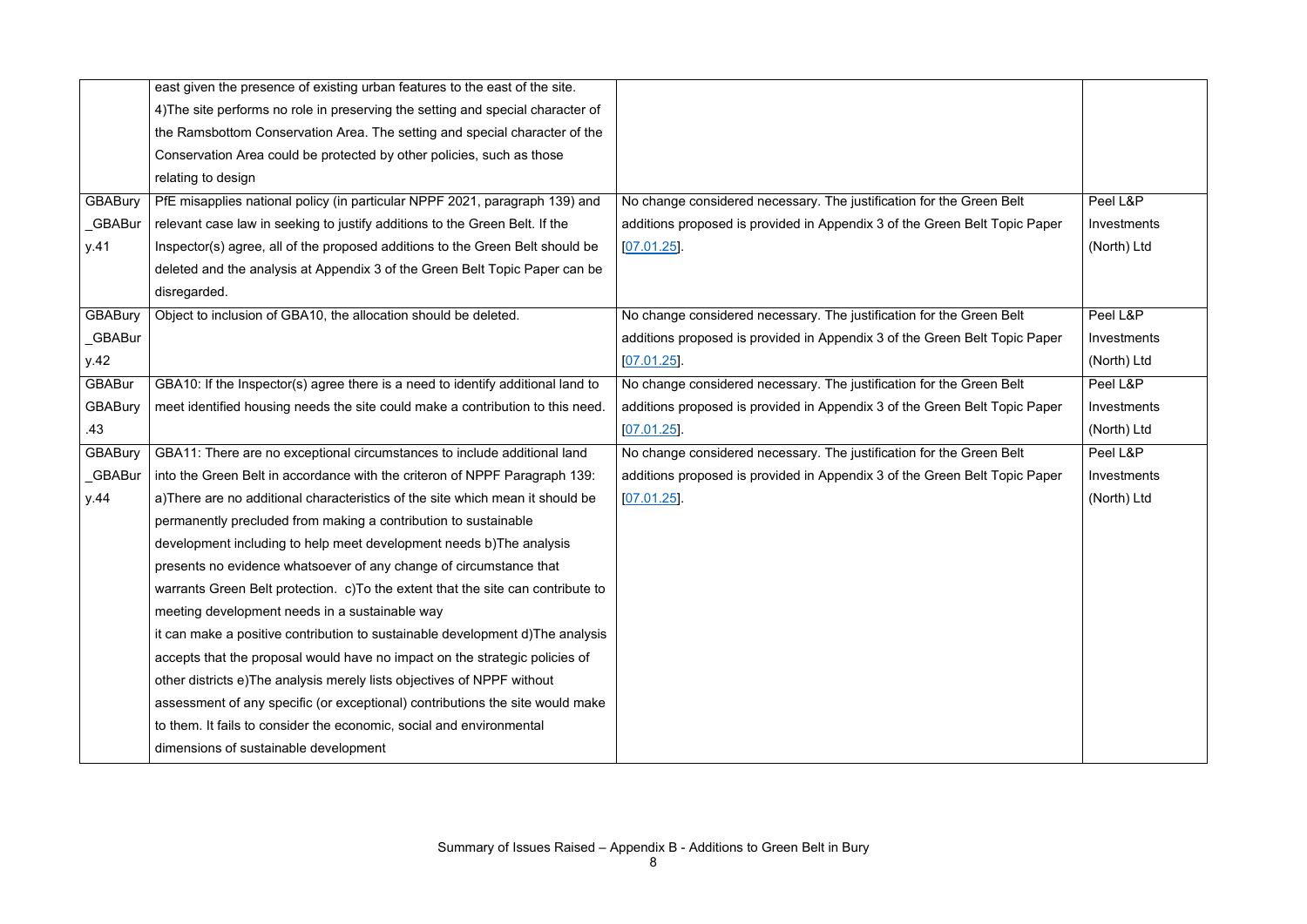| <b>GBABury</b> | GBA11: the site does not perform any of the roles of the Green Belt              | No change considered necessary. The justification for the Green Belt       | Peel L&P    |
|----------------|----------------------------------------------------------------------------------|----------------------------------------------------------------------------|-------------|
| _GBABur        | sufficiently to justify its addition to Green Belt; 1) Peel disagrees with LUC's | additions proposed is provided in Appendix 3 of the Green Belt Topic Paper | Investments |
| y.45           | assessment that there are no strong boundary features that would from            | $[07.01.25]$ .                                                             | (North) Ltd |
|                | adefensible Green Belt boundary on the outer edge of the site and that it        |                                                                            |             |
|                | would check the unrestricted sprawl 2) The site performs no purpose in           |                                                                            |             |
|                | preventing Ramsbottom merging with Bury 3)f the site was to be developed, it     |                                                                            |             |
|                | would appear as a logical extension to the existing urban area, rather than      |                                                                            |             |
|                | encroachment into the countryside. 4) The site does not preserve the setting     |                                                                            |             |
|                | and special character of historic towns                                          |                                                                            |             |
| <b>GBABury</b> | Object to inclusion of GBA11, the allocation should be deleted.                  | No change considered necessary. The justification for the Green Belt       | Peel L&P    |
| _GBABur        |                                                                                  | additions proposed is provided in Appendix 3 of the Green Belt Topic Paper | Investments |
| y.46           |                                                                                  | $[07.01.25]$ .                                                             | (North) Ltd |
| <b>GBABury</b> | GBA13: There are no exceptional circumstances to include additional land         | No change considered necessary. The justification for the Green Belt       | Peel L&P    |
| _GBABur        | into the Green Belt in accordance with the criteron of NPPF Paragraph 139:       | additions proposed is provided in Appendix 3 of the Green Belt Topic Paper | Investments |
| y.47           | a)There are no additional characteristics of the site which mean it should be    | [07.01.25]                                                                 | (North) Ltd |
|                | permanently precluded from making a contribution to sustainable                  |                                                                            |             |
|                | development including to help meet development needs b) The analysis             |                                                                            |             |
|                | presents no evidence whatsoever of any change of circumstance that               |                                                                            |             |
|                | warrants Green Belt protection. c) To the extent that the site can contribute to |                                                                            |             |
|                | meeting development needs in a sustainable way it can make a positive            |                                                                            |             |
|                | contribution to sustainable development. d) the proposal would have no           |                                                                            |             |
|                | impact on the strategic policies of other districts e) The analysis merely lists |                                                                            |             |
|                | objectives of NPPF without assessment of any                                     |                                                                            |             |
|                | specific (or exceptional) contributions the site would make to them. It fails to |                                                                            |             |
|                | consider the economic, social and environmental dimensions of                    |                                                                            |             |
|                | sustainable development                                                          |                                                                            |             |
| <b>GBABury</b> | GBA13: the site does not perform any of the roles of the Green Belt              | No change considered necessary. The justification for the Green Belt       | Peel L&P    |
| _GBABur        | sufficiently to justify its addition to Green Belt; 1) Development on the site   | additions proposed is provided in Appendix 3 of the Green Belt Topic Paper | Investments |
| y.48           | would be seen as a logical small scale extension to the existing                 | $[07.01.25]$ .                                                             | (North) Ltd |
|                | residential area up to the footpath, rather than sprawl into the wider           |                                                                            |             |
|                | countryside to the east. 2) the site performs a very limited role in preventing  |                                                                            |             |
|                | Ramsbottom merging with Walmersley. 3) With the site being contained by the      |                                                                            |             |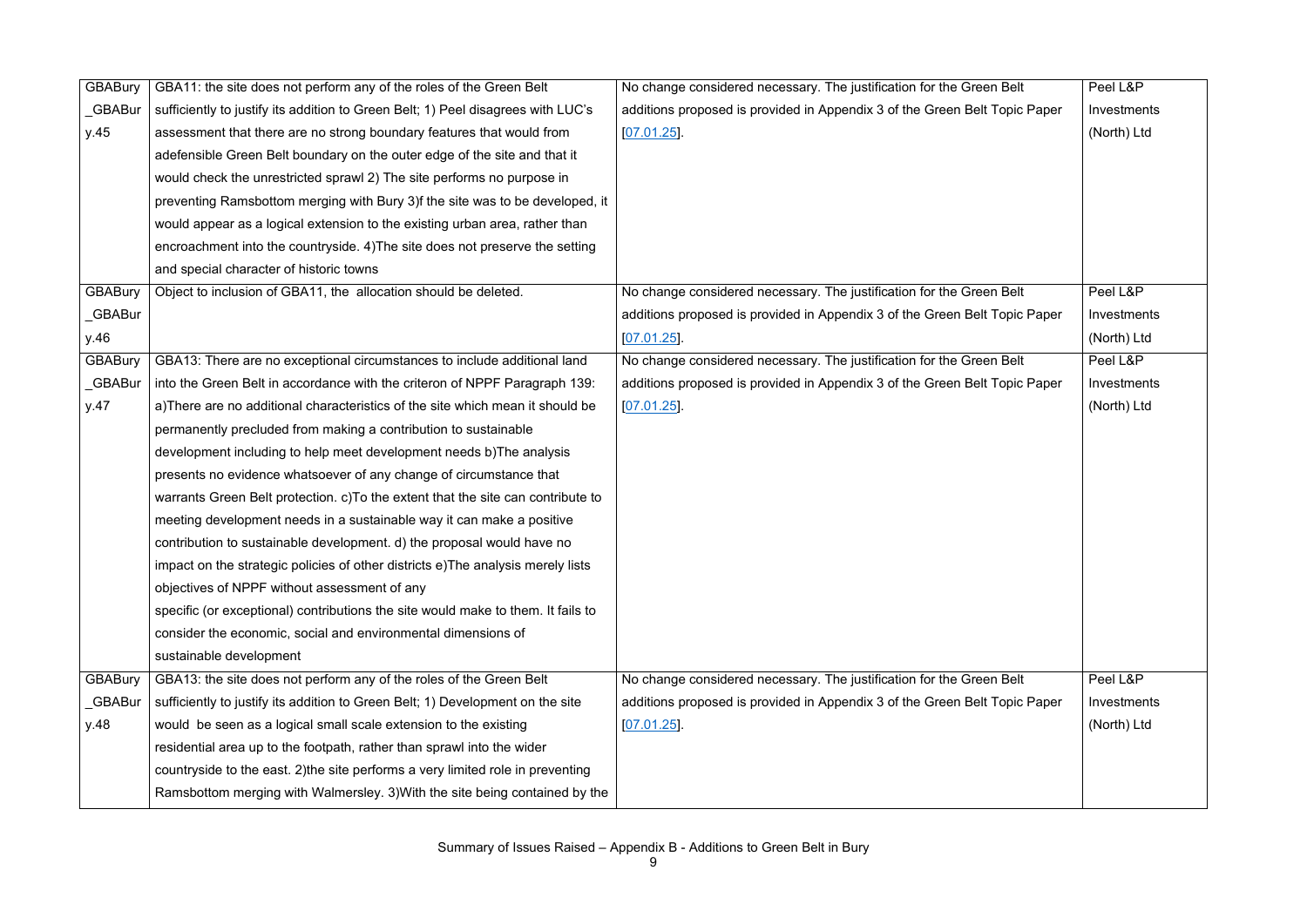|                | strong existing Green Belt boundary formed by the public footpath,                |                                                                            |             |
|----------------|-----------------------------------------------------------------------------------|----------------------------------------------------------------------------|-------------|
|                | development on the site would not encroach into the countryside and there is      |                                                                            |             |
|                | little need to keep the site open in order to prevent encroachment into the       |                                                                            |             |
|                | countryside 4) Development on the site would not alter the urban fringe           |                                                                            |             |
|                | character of the surrounding area                                                 |                                                                            |             |
| <b>GBABury</b> | Object to inclusion of GBA13, the allocation should be deleted.                   | No change considered necessary. The justification for the Green Belt       | Peel L&P    |
| <b>GBABur</b>  |                                                                                   | additions proposed is provided in Appendix 3 of the Green Belt Topic Paper | Investments |
| y.49           |                                                                                   | [07.01.25]                                                                 | (North) Ltd |
| <b>GBABury</b> | GBA15: There are no exceptional circumstances to include additional land          | No change considered necessary. The justification for the Green Belt       | Peel L&P    |
| _GBABur        | into the Green Belt in accordance with the criteron of NPPF Paragraph 139:        | additions proposed is provided in Appendix 3 of the Green Belt Topic Paper | Investments |
| y.50           | a) There are no additional characteristics of the site which mean it should be    | [07.01.25]                                                                 | (North) Ltd |
|                | permanently precluded from making a contribution to sustainable                   |                                                                            |             |
|                | development including to help meet development needs b) The analysis              |                                                                            |             |
|                | presents no evidence whatsoever of any change of circumstance that                |                                                                            |             |
|                | warrants Green Belt protection. c) To the extent that the site can contribute to  |                                                                            |             |
|                | meeting development needs in a sustainable way it can make a positive             |                                                                            |             |
|                | contribution to sustainable development. d) the proposal would have no            |                                                                            |             |
|                | impact on the strategic policies of other districts e) The analysis merely lists  |                                                                            |             |
|                | objectives of NPPF without assessment of any                                      |                                                                            |             |
|                | specific (or exceptional) contributions the site would make to them. It fails to  |                                                                            |             |
|                | consider the economic, social and environmental dimensions of                     |                                                                            |             |
|                | sustainable development                                                           |                                                                            |             |
| <b>GBABury</b> | GBA15: the site does not perform any of the roles of the Green Belt               | No change considered necessary. The justification for the Green Belt       | Peel L&P    |
| _GBABur        | sufficiently to justify its addition to Green Belt; 1) If development was to take | additions proposed is provided in Appendix 3 of the Green Belt Topic Paper | Investments |
| y.51           | place on the site, it would represent a "rounding off" of the settlement, rather  | [07.01.25]                                                                 | (North) Ltd |
|                | than an extension into the countryside. 2) the site performs no function in       |                                                                            |             |
|                | preventing neighbouring towns from merging. 3) Whilst it is acknowledged that     |                                                                            |             |
|                | the site could be considered open due to the absence of built development, it     |                                                                            |             |
|                | performs no role in safeguarding the countryside from encroachment. 4) Whilst     |                                                                            |             |
|                | the site may be located within the setting of the Conservation Area, the LUC      |                                                                            |             |
|                | assessment does not demonstrate why normal planning and development               |                                                                            |             |